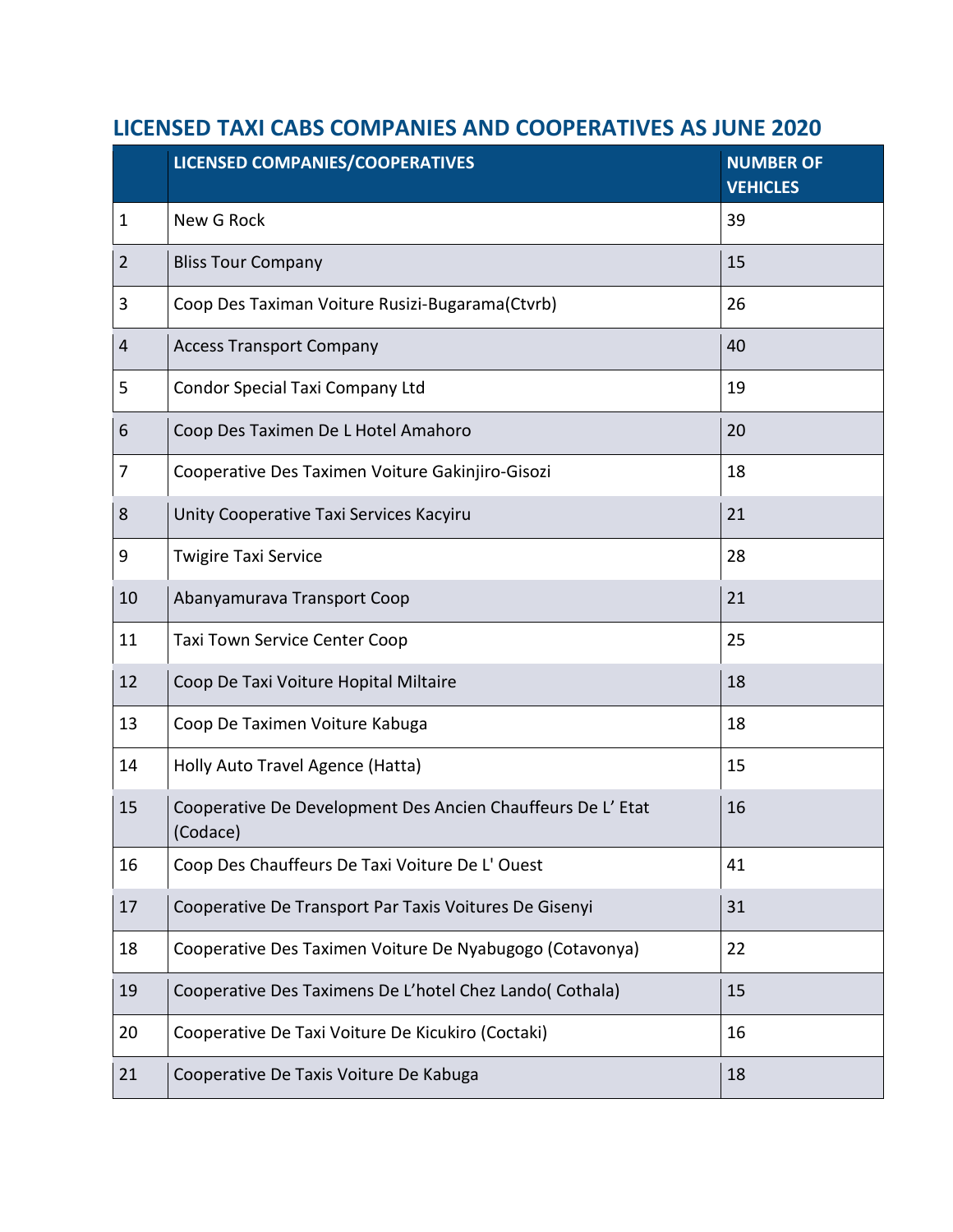| 22 | Kigali Taxi Voiture Cooperative                        | 21 |
|----|--------------------------------------------------------|----|
| 23 | Cooperative De Taxis Voitures De La Capitale (Cotavoc) | 17 |
| 24 | Airport Taxi Drivers Of Kigali (A.T.A.K)               | 31 |
| 25 | Coop Pour Taxi Voiture De Taxi Voiture De Kigali       | 17 |
| 26 | Company De Taxmen De Gikondo (Cotagika)                | 15 |
| 27 | Huye Taxi Transport Cooperative                        | 47 |

| 28 | Nyarutarama Taxi Cooperative (N.T.C)                    | 19 |
|----|---------------------------------------------------------|----|
| 29 | Kimironko United Taxi Cooperative (K.U.T.C)             | 28 |
| 30 | Abahuriyehamwe Company Ltd                              | 15 |
| 31 | Cooperative Des Taximen Roi Faysal                      | 17 |
| 32 | Nyabugogo Small Taxi Driver Cooperative (Nyastadrico)   | 26 |
| 33 | Innovation Transport Agency Ltd                         | 23 |
| 34 | Unity Coop Taxi Services Kacyiru (U.C.T.S.K)            | 21 |
| 35 | Dufatanye Transport Company Ltd                         | 42 |
| 36 | <b>Intego Transport Company</b>                         | 14 |
| 37 | Nyamirambo Taxi Services                                | 10 |
| 38 | Cooperative Des Taximen Voiturs De Kibagabaga(Cotavoki) | 19 |
| 39 | Cooperative Des Taximans De L Hotel Amahoro(Cotahama)   | 20 |
| 40 | Coopertive Kisimenti Taximen-Voitures (Kokita)          | 21 |
| 41 | Amarembo City Taxi Services                             | 14 |
| 42 | United Taximen Cooperative (Unitax)                     | 81 |
| 43 | Cooperative De Taximen Voiture De Gacuriro (Cotavoga)   | 39 |
| 44 | Cooperative Tunyaruke Musanze De Taxi Voitures          | 39 |